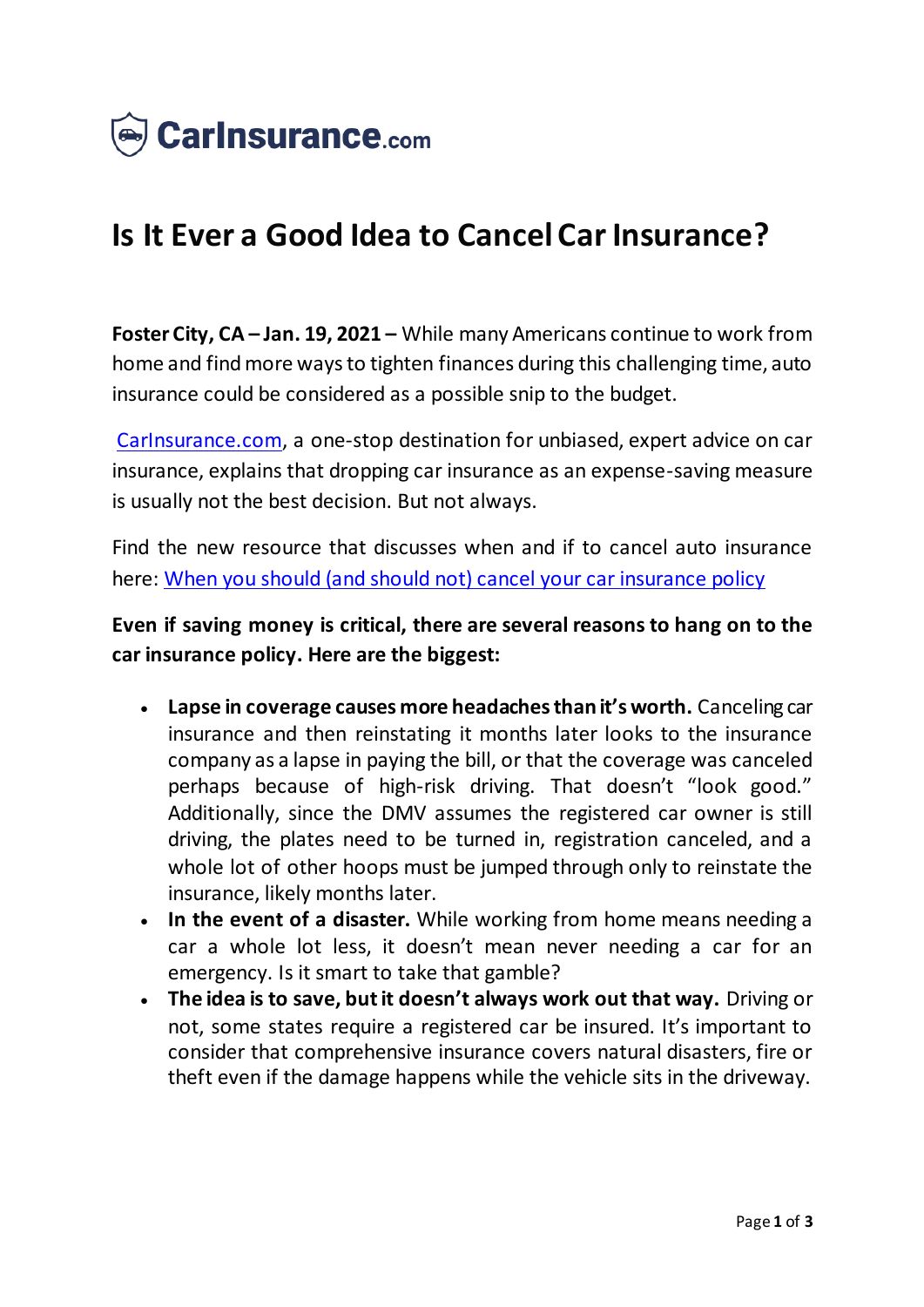"There are better ways to lower car insurance rather than completely ditching it," explains Michelle Megna, CarInsurance's editorial director.

Instead of canceling, CarInsurance experts suggest options such as choosing usage-based insurance, seeking out a low mileage discount, raising the deductible or, most importantly, shopping around for the best deal.

While our experts nudge drivers to avoid canceling their insurance, times when it makes sense to do so.

"The pandemic may have led to such a decrease in income for some that a car insurance bill truly is no longer affordable," adds Megna. "Canceling may seem like a necessity, but there are ways to work with an insurance agent to decrease the coverage to a more affordable rate. That may mean reducing to the state's [minimum liability](https://www.carinsurance.com/Articles/minimum-liability-car-insurance-requirements-by-state.aspx) for a while."

The only time canceling car insurance is truly a "good idea" is after getting rid of an insured vehicle, perhaps because of downsizing to one car or switching over to public transportation. For drivers operating under special circumstances, such as being required to carry an SR-22, it's important to look for a [non-owner policy](https://www.carinsurance.com/coverage-definition/non-owners-car-insurance.aspx).

Megna is available to discuss how consumers can get the best value and use out of their car insurance policy.

## **About CarInsurance**

CarInsurance is owned and operated by QuinStreet, Inc. (Nasdaq**:** [QNST\)](https://www.nasdaq.com/market-activity/stocks/qnst), a leader in providing performance marketplace technologies and services to the financial services and home services industries.

QuinStreet is a pioneer in delivering online marketplace solutions to match searchers with brands in digital media. The company is committed to providing consumers with the information and tools they need to research, find and select the products and brands that meet their needs. CarInsurance is a member of QuinStreet's expert research and publishing division.